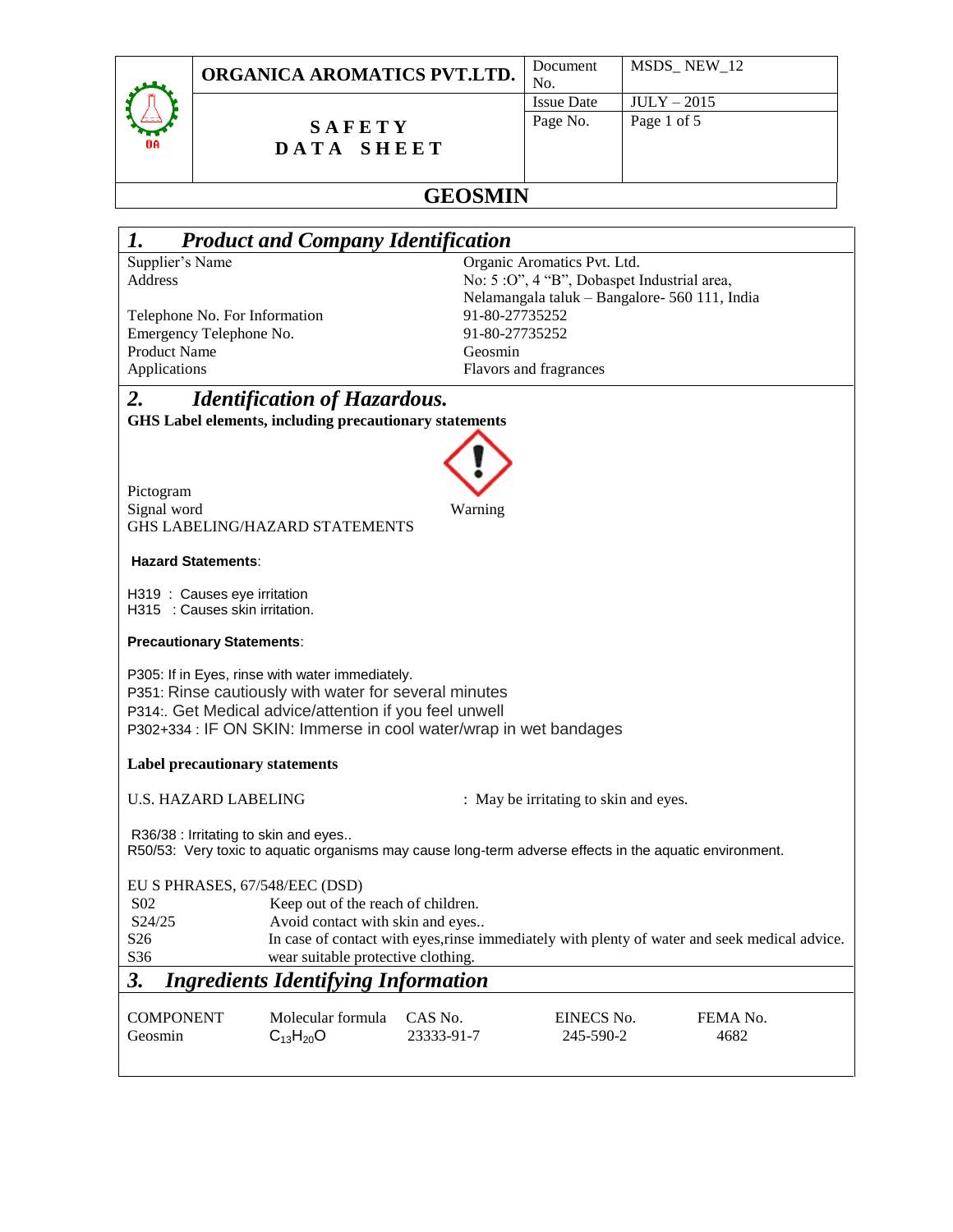

### **S A F E T Y D A T A S H E E T**

| Document          | MSDS_NEW_12   |
|-------------------|---------------|
| No.               |               |
| <b>Issue Date</b> | $JULY - 2015$ |
| Page No.          | Page 2 of 5   |
|                   |               |
|                   |               |
|                   |               |

## **GEOSMIN**

## *4. Precautions for Safe Handling and Use*

| <b>FIRST AID MEASURES</b><br><b>Inhalation exposure</b> | : Remove to fresh air. If breathing is difficult, have a trained individual administra |
|---------------------------------------------------------|----------------------------------------------------------------------------------------|
|                                                         | Oxygen. Get a medical attention immediately.                                           |
| Eye contact                                             | : Flush with water for 15 min. Seek medical help if necessary.                         |
| <b>Skin contact</b>                                     | : Wash area well with water. Remove contaminated clothing and launder                  |
|                                                         | Seek medical help if necessary.                                                        |
| <b>Ingestion</b>                                        | : Administer water and call a physician or poison control center                       |
|                                                         | Immediately. Do not induce vomiting.                                                   |

# *5. Fire and Explosion hazard data*

| <b>Flammable properties</b>                       | : Flash point $212^{\circ}$ F (100 $^{\circ}$ C)                              |
|---------------------------------------------------|-------------------------------------------------------------------------------|
|                                                   | : Ignition temperature no data available                                      |
| Suitable extinguishing media                      | : Use water spray, alcohol-resistant foam, dry<br>chemical or carbon dioxide. |
| Special protective equipment<br>for fire-fighters | : Wear self contained breathing apparatus for fire<br>fighting if necessary.  |
| Unusual fire and explosion hazards                | : None                                                                        |

## *6. Accidental Release Measures*

#### **Personal precautions :**

Exposure to the spilled material may be severely irritating or toxic. Follow personnal protective equipment recommendations. Personal protective equipment must be evaluated based on information provided on this sheet and the special circumstances created by the spill including, the material spilled,the quantity of the spill, the area in which spill occurred.

| <b>Environmental precautions</b>                                | Do not let product enter drains.                                                                                                                                                                   |
|-----------------------------------------------------------------|----------------------------------------------------------------------------------------------------------------------------------------------------------------------------------------------------|
| <b>Methods and materials for containment</b><br>and cleaning up | Absorb on sand or vermiculite and place in closed<br>containers for disposal. Ventilate area and wash<br>spill site after material                                                                 |
| 7.<br><b>Handling and Storage</b>                               |                                                                                                                                                                                                    |
| <b>Precautions for safe handling</b>                            | Avoid contact with skin and eyes. Avoid formation of<br>aerosols. Provide appropriate exhaust ventilation at places<br>where aerosol is formed. Normal measures for preventive<br>fire protection. |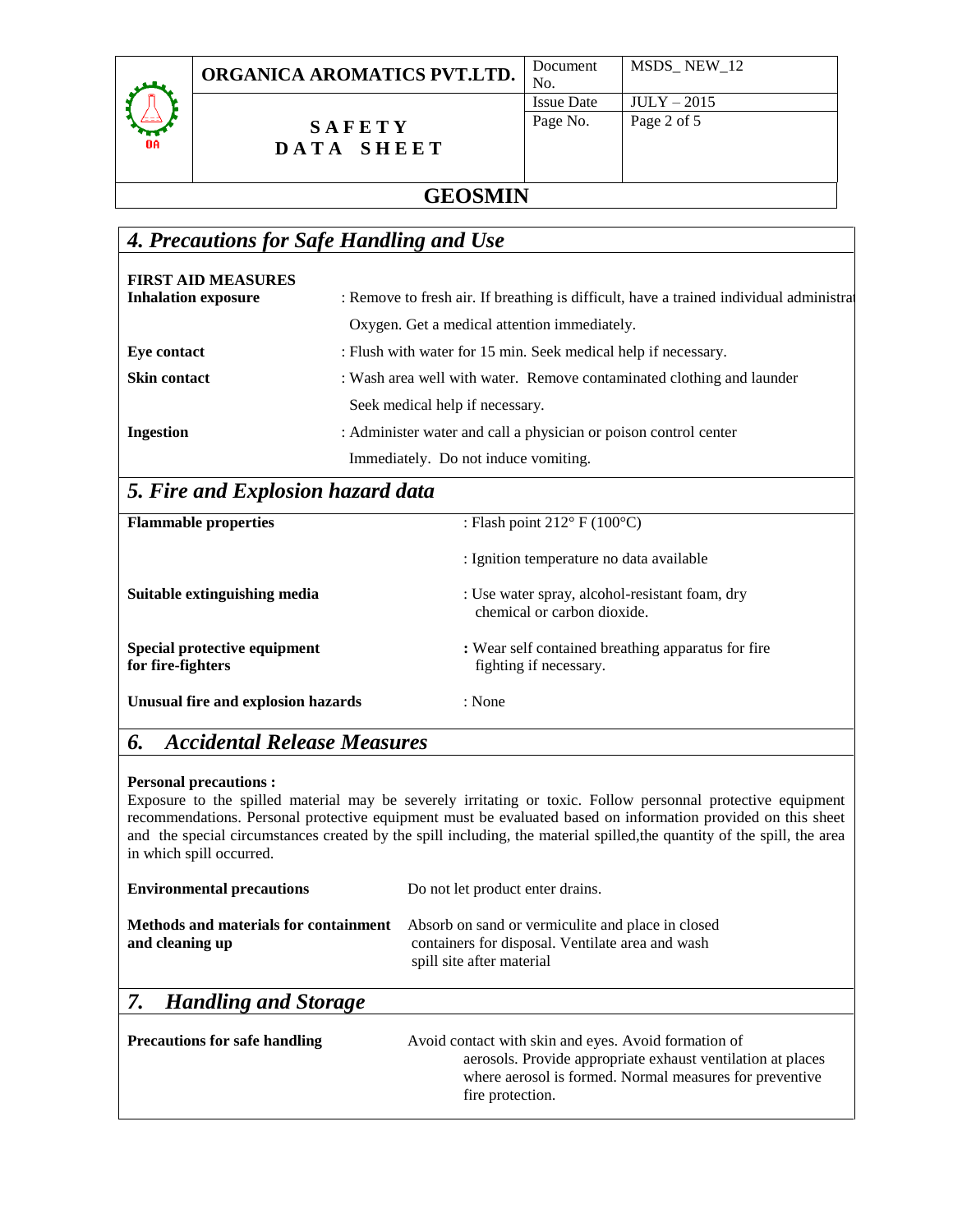|                                                                   | Document |
|-------------------------------------------------------------------|----------|
| ORGANICA AROMATICS PVT.LTD. $\vert_{\text{No}}^{\text{Doc}}\vert$ |          |

MSDS\_ NEW\_12

**S A F E T Y D A T A S H E E T**

# **GEOSMIN**

| <b>Conditions for safe storage</b><br>Recommended storage temperature | Keep container tightly closed in a dry and well-ventilated place.<br>Room temperature, Keep in a dry place                                                                                                                                                               |
|-----------------------------------------------------------------------|--------------------------------------------------------------------------------------------------------------------------------------------------------------------------------------------------------------------------------------------------------------------------|
| 8.<br><b>Exposure control and Personal Protection</b>                 |                                                                                                                                                                                                                                                                          |
| Personal protective equipment                                         |                                                                                                                                                                                                                                                                          |
| <b>Respiratory protection</b>                                         | Where risk assessment shows air-purifying<br>respirators are appropriate use a dust mask type N95 (US) or<br>type P1 (EN 143) respirator. Use respirators and components<br>tested and approved under appropriate government standards<br>such as NIOSH (US) or CEN EU). |
| <b>Hand protection</b>                                                | Wear protective gloves. Inspect gloves for chemical<br>break-through and replace at regular intervals.                                                                                                                                                                   |
| Eye protection                                                        | Wear chemically resistant safety glasses with side shields<br>When handling this product. Do not wear contact lenses.                                                                                                                                                    |
| Skin and body protection                                              | Choose body protection according to the amount<br>and concentration of the dangerous substance at the work<br>place.                                                                                                                                                     |
| <b>Hygiene</b> measures                                               | Handle in accordance with good industrial hygiene<br>and safety practice. Wash hands with mild soaps before<br>eating, drinking and breaks and at the end of workday.                                                                                                    |

# *9. Physical and Chemical Properties*

| <b>Physical State:</b>          | Liquid                           |
|---------------------------------|----------------------------------|
| Colour :                        | Colourless to pale yellow liquid |
| <b>Relative Density (20°C):</b> | $0.970 - 0.990$ at 25°C          |
| <b>Refractive Index:</b>        | $1.490 - 1.4510$ ° at 20°C       |
| <b>Flash Point:</b>             | $>100^{\circ}$ C                 |
| <b>Iodine Value:</b>            | NA.                              |
| <b>Peroxide Value:</b>          | <b>NA</b>                        |
| <b>Saponification Value:</b>    | NA.                              |
| <b>Boiling Point:</b>           | NA.                              |
| <b>Acid Value:</b>              | <b>NMT</b> 1.0                   |
| <b>Solubility in Water:</b>     | Insoluble                        |
|                                 |                                  |

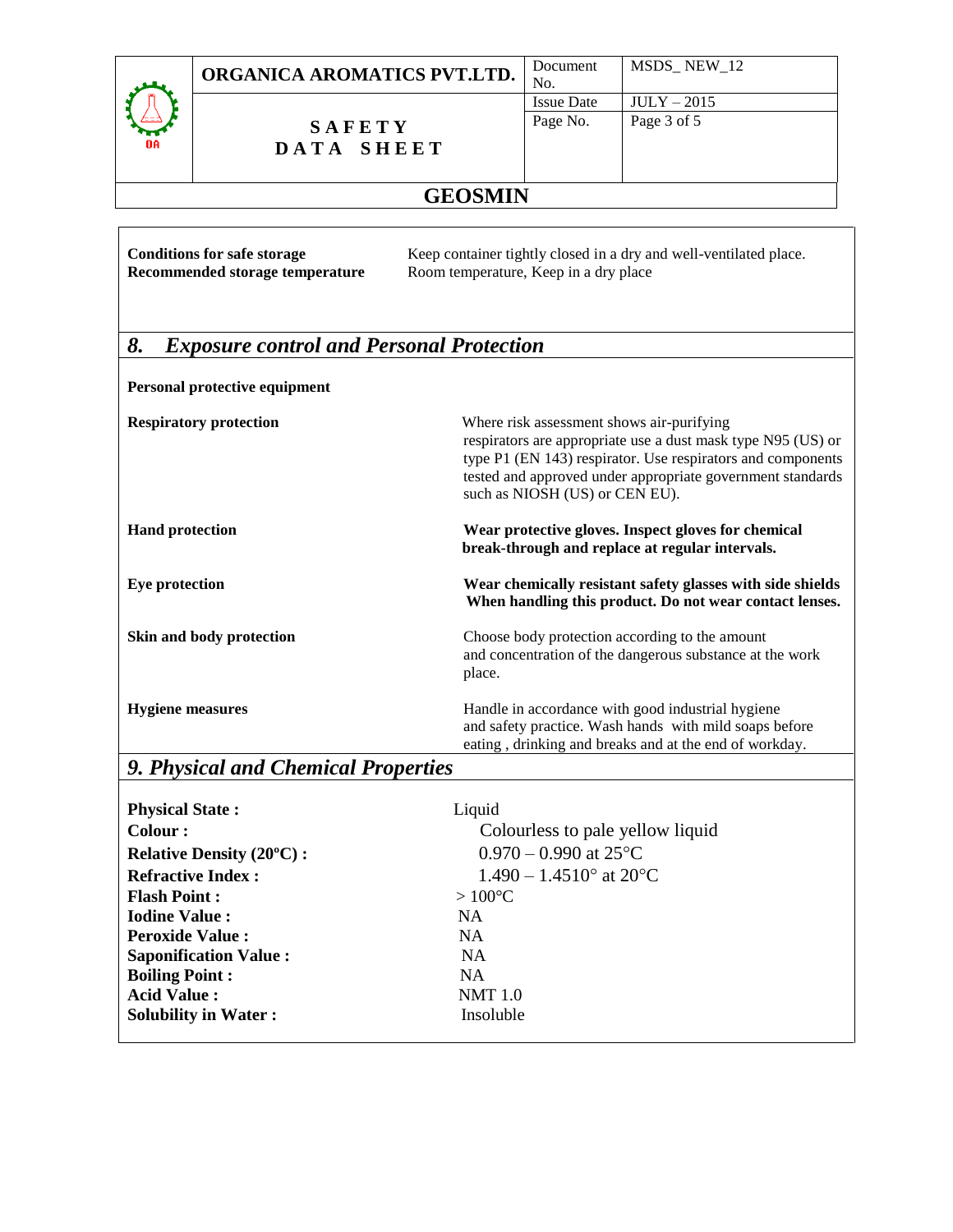

**S A F E T Y D A T A S H E E T**

| MSDS NEW 12   |
|---------------|
|               |
| $JULY - 2015$ |
| Page 4 of 5   |
|               |
|               |
|               |

# **GEOSMIN**

### *10. Stability and Reactivity*

**Materials to avoid** Strong oxidizing agents **Hazardous polymerization:** Will not occur

**Chemical stability** Stable under recommended storage conditions.

**Conditions to avoid** Presents no special reactivity hazard **Hazardous decomposition products** Carbon dioxide and carbon monoxide.

### *11. Health Hazardous.*

### **Immediate Health Effetcs by route of exposure :**

|                      | <b>Inhalation Irritation :</b> Can cause moderate respiratory irritation, dizziness, weakness, and headache. |
|----------------------|--------------------------------------------------------------------------------------------------------------|
| <b>Skin contact</b>  | : Can cause moderate skin irritation, defatting, and dermatitis. Not likely to                               |
|                      | cause permanent damage.                                                                                      |
| Eye contact          | : Can cause moderate irritation, tearing and reddening.                                                      |
| Ingestion irritation | : Irritating to mouth, throat, and stomach.                                                                  |

#### **Long term health effects** :

| <b>Threshold Limit Value:</b> | Non Toxic.                      |
|-------------------------------|---------------------------------|
| Carcinogenicity:              | No data available               |
| <b>Reproductive Toxicity:</b> | No data available               |
| <b>Teratogenicity:</b>        | No data available               |
| <b>Mutagenicity:</b>          | No data available               |
| <b>Skin Irritancy:</b>        | Not expected to be an irritant. |
| <b>Eyes</b> :                 | Not expected to be an irritant  |

### *12. Ecological information*

| No data available |
|-------------------|
| No data available |
| No data available |
| No data available |
| No data available |
| No data available |
|                   |